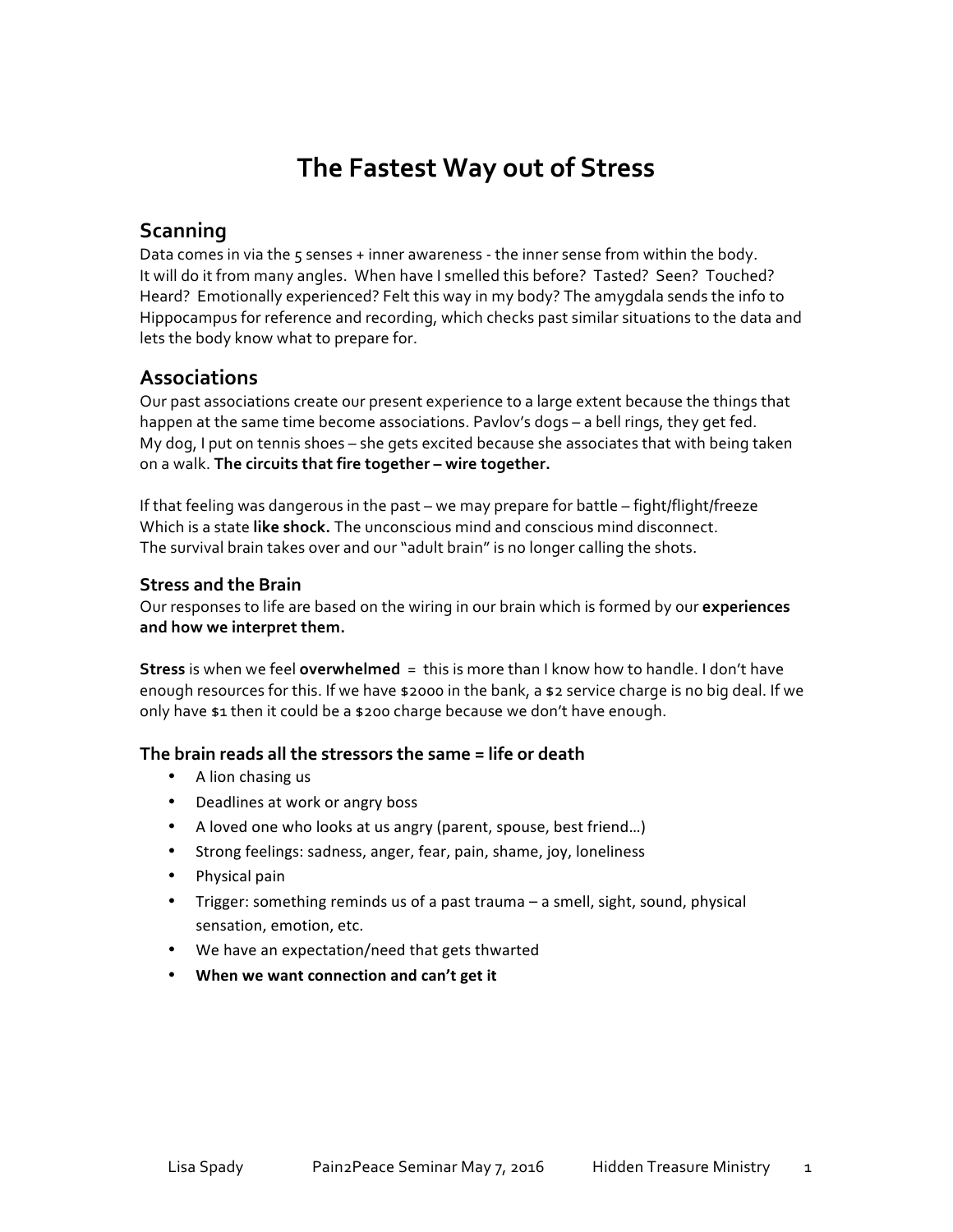# **Core Motivations**

### **The Mindful Therapist by Daniel Siegel**

p. 159 In the womb most of us had the experience of being in a state of "being at one with" at some point before birth.

p. 160 The contrast between the ground of being<sup>1</sup> and working for a living sets up a drive to "make things okay again." This is the way we try to create some sense of balance in our lives, some assurance inwardly that everything will work out.

- ....some of us are more prone to experience **fear** in response to events in life;
- others experience distress, especially at social disconnection, (sadness)
- and still others readily feel **anger**.

#### **Which is yours?**

Where do you yourself first go in your emotional response to such experiences?

- Do you generally first feel fear (anticipatory anxiety or vigilance for danger),
- distress (especially sadness over loss of connection), or
- anger (especially in response to limitations to feeling in control)?

#### We organize our life around our primary feeling

Generally, we may have a tendency to live with one of these as a predominant modality of being—**a** way in which we tend to first focus our attention in new situations, patterns in which we prioritize our **emotional evaluations**, and ways in which we engage with others **socially**. Some people have more than one type.

p. 163 With therapy, the type does not disappear; rather, it seems to move to a more adaptive, flexible, and coherent flow.

**Yet if people had insecure attachment histories** ... they appeared to be imprisoned by their own temperament, irritated by their own personality. When you are insecurely attached, **you may not be able to have kindness and compassion toward yourself.** 

p. 164 With the development of security—with both interpersonal attunement in relationships and **internal attunement** with mindfulness practice, which each promote neural integration people don't lose their personality; **they become more at ease** within it. In fact, they seem to come to take pleasure in their own makeup rather than feeling compelled to try to jettison it. This is the goal of therapy and it is the outcome of integration. We come to treasure our traits.

So our default emotion: Fear, distress or anger becomes a constant feeling.

<sup>&</sup>lt;u> 1989 - Jan Samuel Barbara, margaret e</u> <sup>1</sup> what Leanne Payne and Frank Lake call the sense of being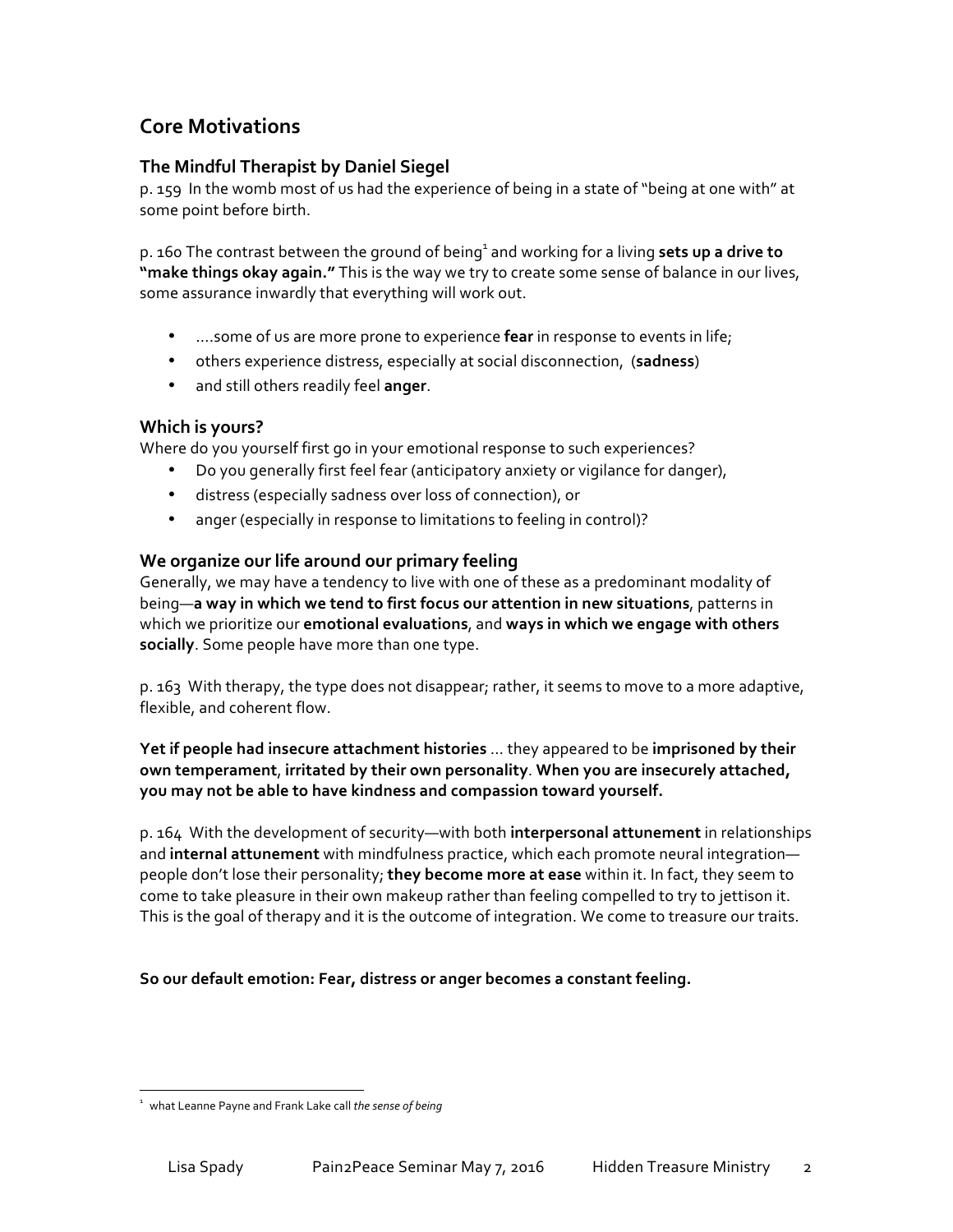#### **Subconscious vs. conscious mind**

Dr. William Tiller, Stanford physicist When the conscious mind is pitted against the subconscious mind, the subconscious will win every time.

### **1st six years**

Most of the reference system was establish in the first six years of life, when there was no ability to filter information, everything was important.

Our brains have different brain states. Alpha, beta, gamma, delta and theta. During the first six years of life – and only during the first six years of our life – we are in a delta/theta brain state. In the delta/theta brain state, we don't have the ability to filter out information. It's very **difficult to deprogram** something once it's programmed during this age – big or small events.

During those first six years our brains need to find out what is safe as quickly as possible. The measuring stick is: pleasure = safety, good, desirable and **pain = not safe**. If it's not safe we need to escape quickly. This wiring is the dominant one until about age six, after that it only kicks in only in life threatening situations.

We are hardwired our first six years to see pain as bad and pleasure as good. So pain stresses us out.

The number one job of our fight of flight or stress response is to **protect us**, not to make us happy. Our stress response would much rather **overreact** than underreact, and it will often set off the fight-or-flight reaction "just in case."

Many of us go into fight or flight ten, fifteen, or twenty times a day, to the point that stress is where we live. When it's 100 times a day "I hate my life!" kicks in. It has become the norm when it should be the rare exception. We are living in stress, and we don't even know it. Our brain eventually becomes addicted to stress and it feels normal.

Peace can actually feel uncomfortable as if we aren't being responsible or safe.

A fear-based thought is one that *increases* stress when you are not in imminent mortal danger.

#### Every destructive feeling we experience is based in fear.

- Anger when what we fear is happening right now
- Anxiety and worry when we believe our fear will happen in the future
- Sadness and depression when we fear has already happened, we believe we can't undo it
- And our lives are changed forever  $\rightarrow$  hopelessness and helplessness
- We feel unforgiving when we fear something is not right and fair and may never be right again.
- We feel rejection when we fear that someone isn't going to love or accept us, and we can't fix it

Truly every negative internal experience in your life comes, in some way from fear. Fears of being abandoned or found unlovable are **fundamental human fears**. They are so basic ad so profound that they can trigger very severe reactions in our nervous systems. Sometimes they may even cause some major depressive responses and panic attacks.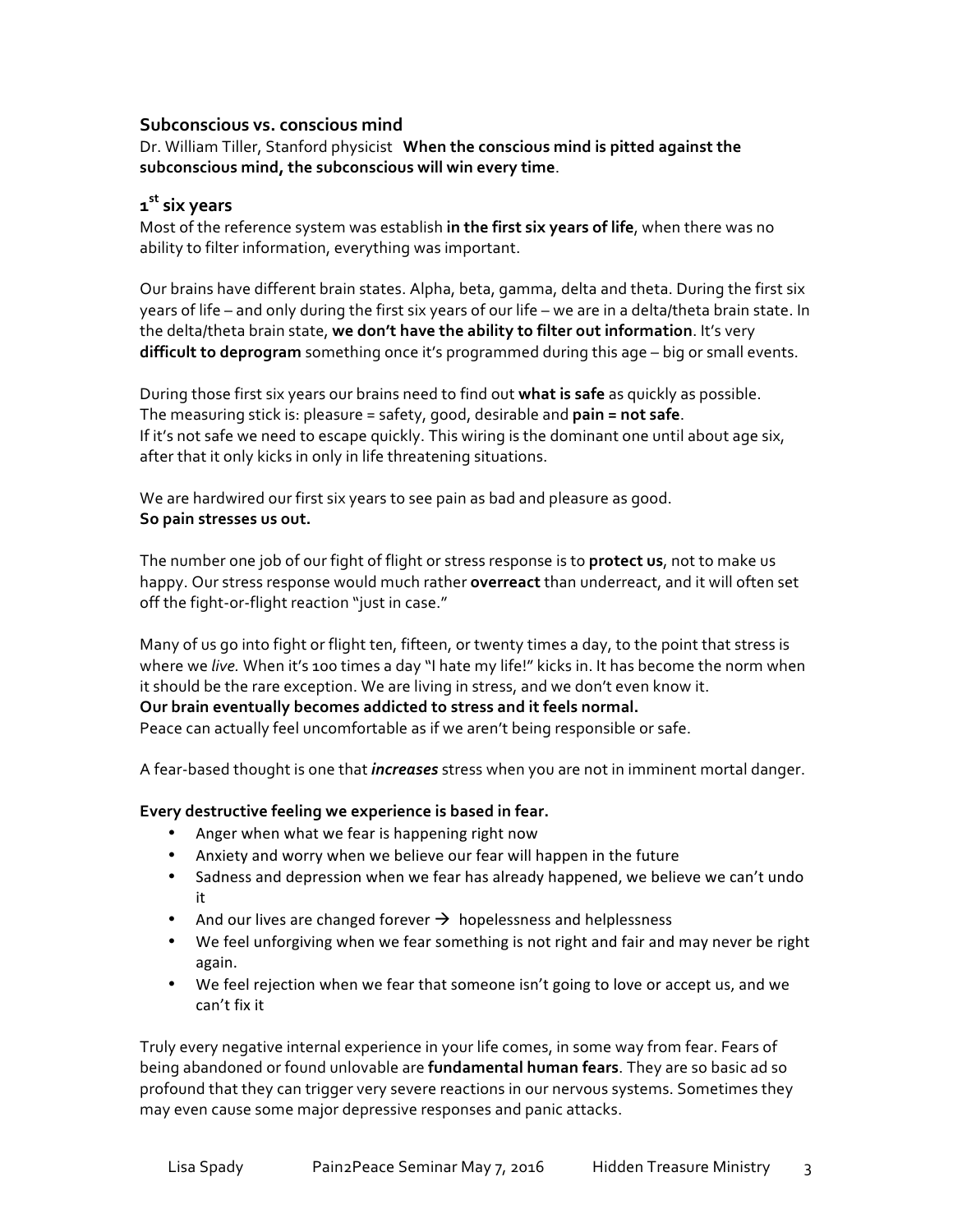### **The antidote**

So what is the antidote to our fear? Love is the antidote.

In contrast to fear-based, *loved-based* thoughts, beliefs, and memories are those that *decrease stress.* 

#### **Fear dominates all emotions, except love.**

The amygdala expresses all emotions, especially fear. (Evaluates what is scary.) There was a study done on sexual abuse survivors who were fearful most of the time (amygdala overactive) the only emotion that actually over-rode the fear was love. Then the amygdala calmed down to a settled state.<sup>2</sup>

#### So if we don't want our thoughts based on the past – what do we need to do?

### **Tune into Love**

You can control your focus, you can choose where you "tune" your station.

### How it works physically<sup>3</sup>

Let's take a moment to look at how "tuning into love" chemically works in us. Oxytocin is often called the "love hormone." In addition to being released in our brain when we feel "in love," it is also released by sex, eating ice cream, or any enjoyable activity. It is quite literally, both physically and nonphysically, the diametrical opposite of the fear/stress response.

*Remember,* we are built and designed to live in love, not fear – living in fear is a malfunction. Nevertheless, you're not going to engage in these enjoyable activities constantly, and it wouldn't be good for you if you did.

However, Dr. Margaret Altemus and Dr. Rebecca Turner, in a study on oxytocin, found that recalling a love relationship memory can cause oxytocin to be released in the brain. Similarly, Dr. Amen found that recalling fear-based memories can cause the same negative, fear-based *hormones and chemicals to be released in the brain as when the event originally happened.* 

*A fear-based memory turns on the stress response, which releases cortisol in the brain, which*  results in all the symptoms on the left. A love-based memory that has been activated can release oxytocin in the brain, which results in all the symptoms on the right. Here's the great news: you get to choose which experience you have! You can decide to keep your fear-based programming and constantly turn on the stress, cortisol... or reprogram with love, focus on living in love in the present moment, and turn on the love, oxytocin...

<u> 1989 - Jan Samuel Barbara, margaret e</u>

 $2$  Dr. Todd Frey (dean of counseling at Mid-America) quoted a Neuroscience Journal in a lecture

<sup>&</sup>lt;sup>3</sup> Beyond Willpower by Alexander Lloyd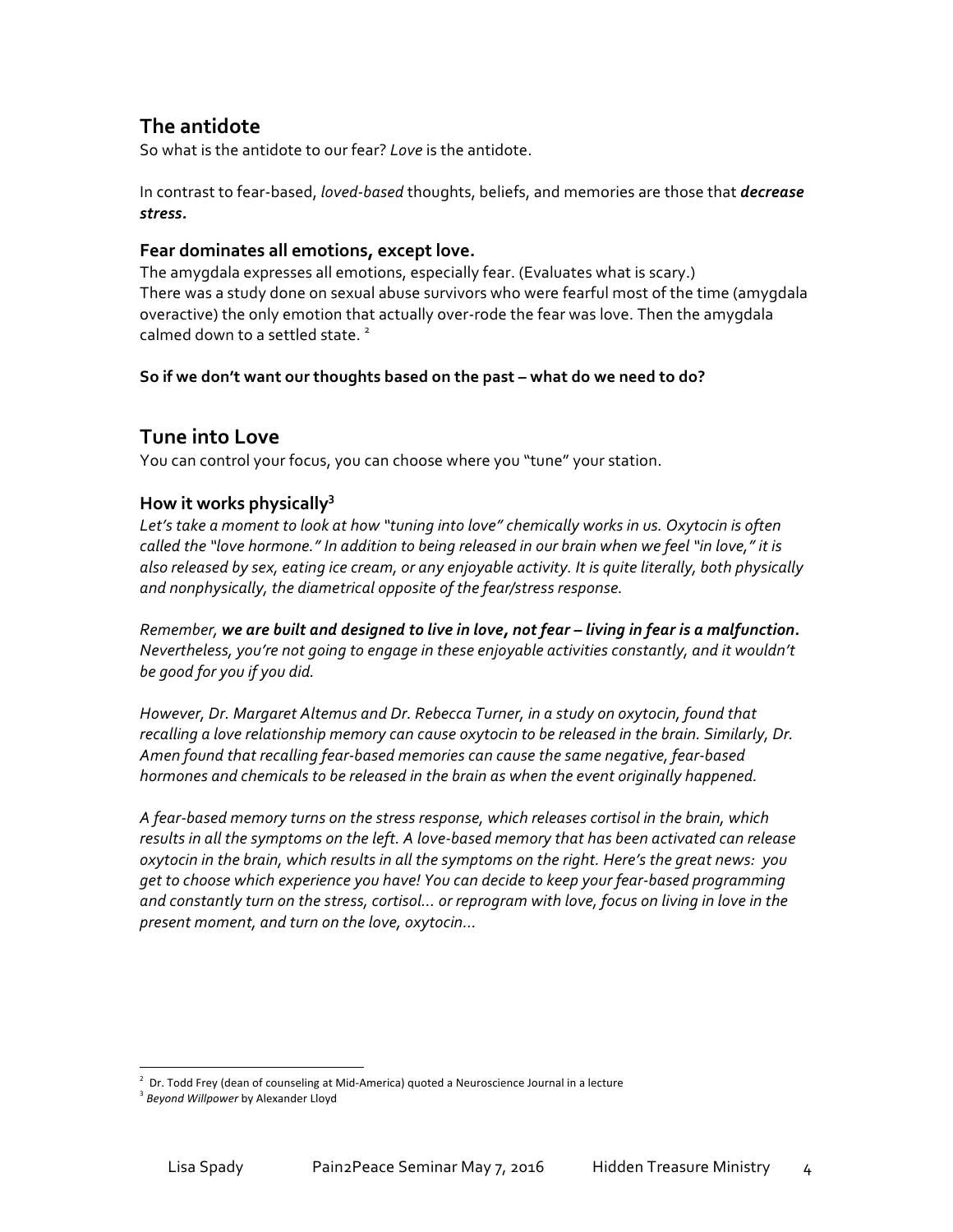# **Contrasting Cortisol and Oxytocin**

The clinical effects of the stress/fear response and those of oxytocin when released in the brain include the following:

| <b>Clinical Effects of Cortisol</b>              | <b>Clinical Effects of Oxytocin</b>        |
|--------------------------------------------------|--------------------------------------------|
| (Released by Fear/Stress)                        | (Released by love)                         |
| Dumbs us Down                                    | Enhances relationships                     |
| Makes us sick                                    | Increases parental bonding                 |
| Drains energy                                    | Results in love, joy and peace             |
| Suppresses the immune system                     | Increases immune function                  |
| Increases pain                                   | Reduces stress                             |
| Raises blood pressure                            | Lowers blood pressure                      |
| Closes cells                                     | Opens cells                                |
| Destroys relationships                           | Counteracts addiction and withdrawal       |
| Causes fear, anger, depression, confusion, shame | Stimulates human growth hormone            |
| and worth and identity issues                    |                                            |
| Causes us to approach everything from a          | Increases trust and wise judgment          |
| negative perspective                             |                                            |
| (even if we put on a happy face)                 |                                            |
|                                                  | Modulates appetite, healthy digestion, and |
|                                                  | metabolism                                 |
|                                                  | Promotes healing                           |
|                                                  | Stimulates relaxation                      |
|                                                  | Stimulates non-stress energy               |
|                                                  | Stimulates higher neurological activity    |

The ultimate source of both are our **fear-based and love-based memories**.

*…I believe that when we are deprogrammed of fear and reprogrammed with love, and then choose*  to live in love, focusing on the present moment, we also create a steady release of oxytocin in the *brain...* my clients feel as if they're twenty years old again, full of energy, thinking more clearly, *healthier, and more positive.* 

- 1) In addition to consciously tuning in to love, a second helpful technique you can use is to *focus* on what I call a "love picture," or love memory, which is what Drs. Altemus and *Turner found can cause a release of oxytocin in the brain.*
- 2) *Imagine a memory where you felt completely and utterly loved, and visualize that love* picture. If you don't have any love memories, you can create one, as long as it is in truth and love, it will typically work great. We are creating and editing memories constantly anyway; plus, your memory of what happened and what really happened may be two *very different things.*

Paul: If you have love, you have everything; if you don't have love, you have nothing.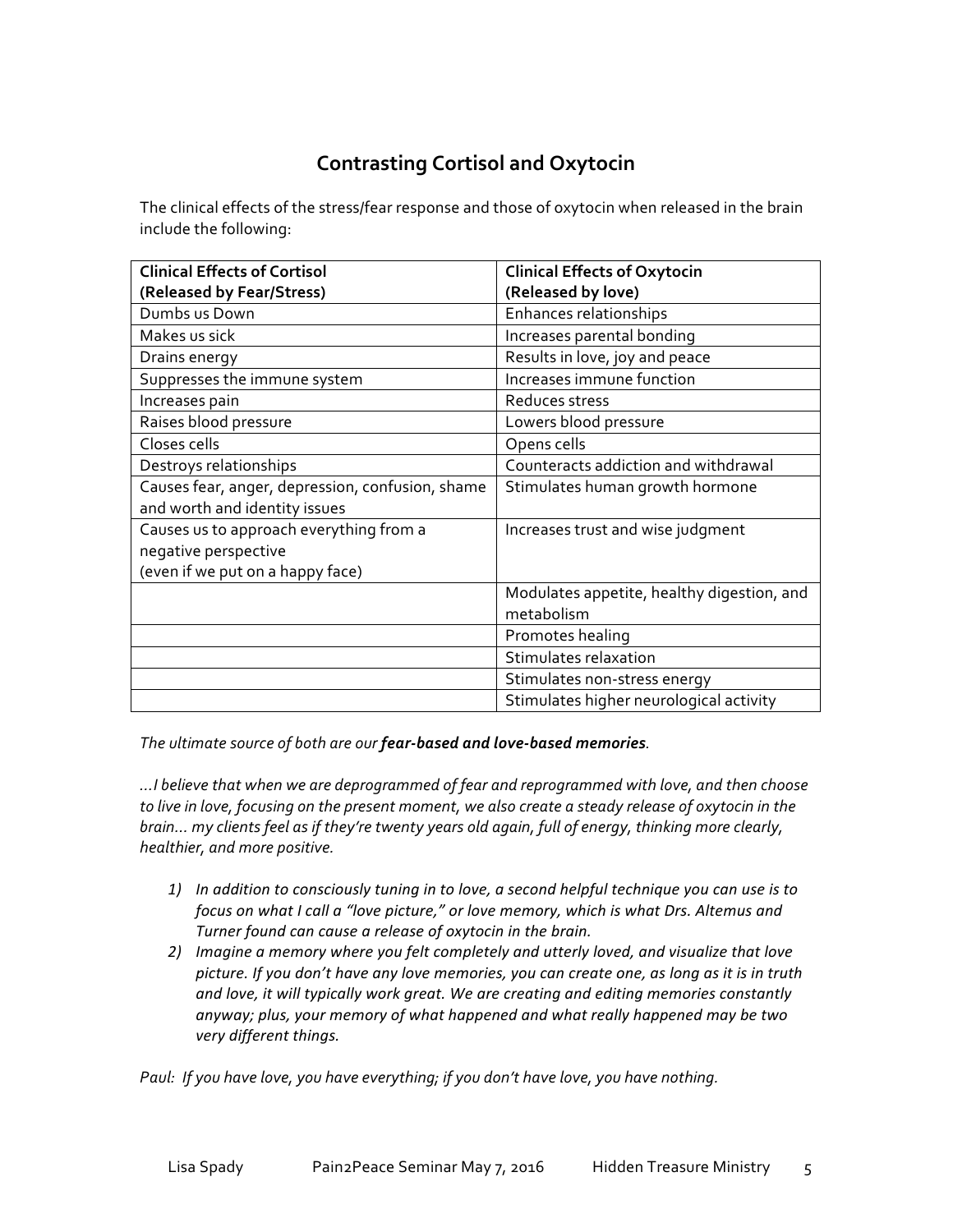#### **This isn't affirmations**

p. 74 University double blind study – found that the people who already had strong self-esteem felt even better about themselves after repeating positive affirmations. But those who did not already have strong self-esteem (the great majority of people in the study) and repeated the same *positive affirmations felt even worse.* 

*When I* tested affirmation in my practice with the heart rate variability (the medical test for stress) I *found* that when people said affirmation that they did not believe, their stress level spiked. The *person has to believe the affirmation.* 

# **Laying a new foundation**

Parenting was meant to build a bond with God. When it has failed we have to form that attachment bond. Receiving is a way to do that.

Returning to mother's arms and receiving the loving gaze.

I believe that is the point of our connecting time with God. Learn to rest and receive.

#### Letting that love feed the adult.

Building the root system to draw the love into ourselves. We need love continually. We are really meant to have love as our fuel, so we need to be filled continually. When we are utterly convinced we are adored by someone who delights in taking care of us then we are able to let go of stress, because there is someone who will handle the stuff that is too big for us. But if we **doubt we have a loving caretaker**, of course we will feel stressed – we have to handle it ourselves. 

For those who felt responsible for the grown ups when they were children, this is a very new idea. It will feel strange and unnatural but the more time you spend soaking in it the more your brain will make room for it.

#### **Withdrawal** - Our cells can be addicted to feelings

As the feelings of calm and peace become more familiar, the receptors will look for those chemicals instead of the stress ones and the extra receptors that were created to receive the stress chemicals will start to fade away. But we do go through withdrawal we might feel bored and life feel flat as we get used to being "off" the chemical rush. It takes awhile to come back to balance.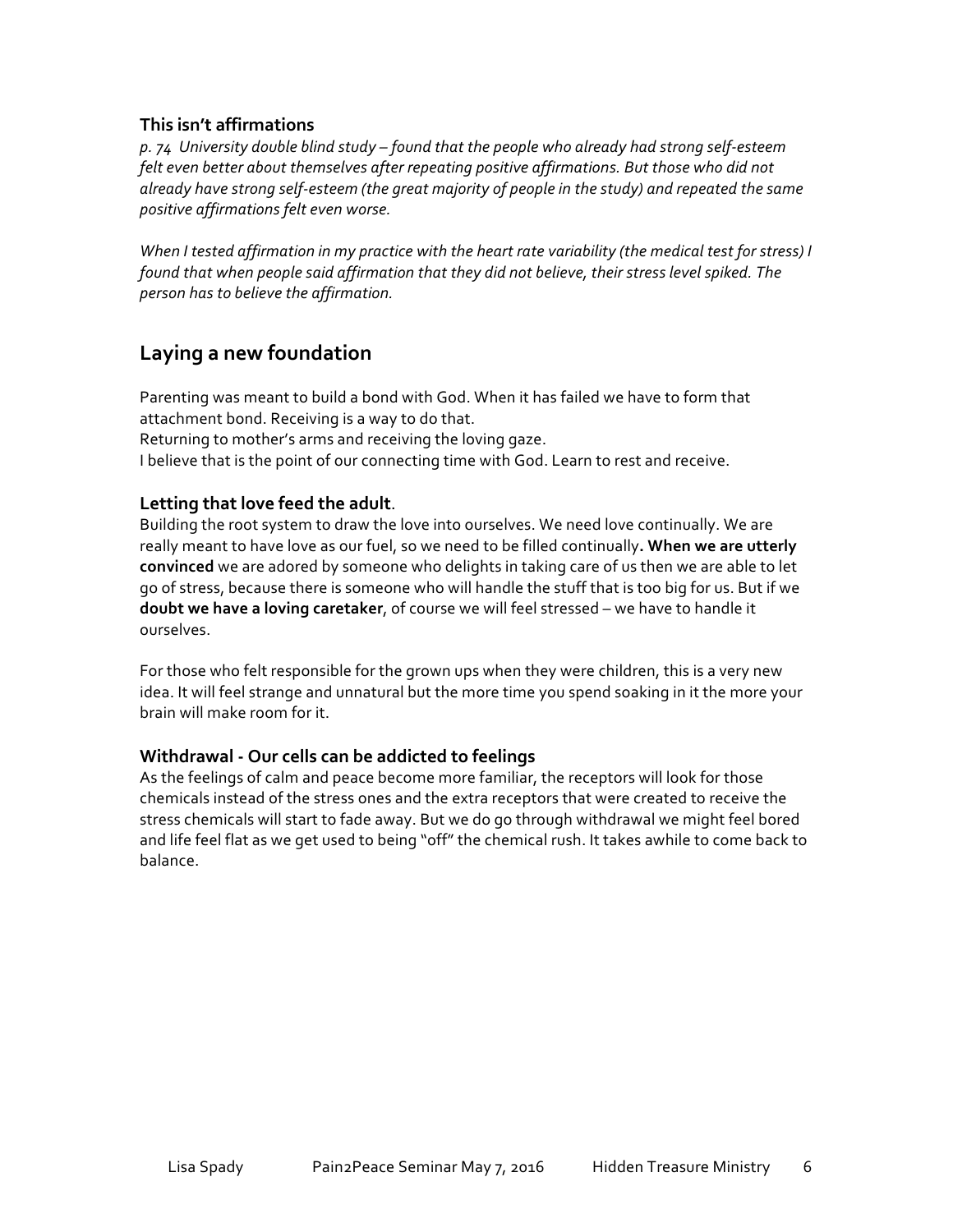# **Learning to change your focus**

**Calming exercise**: Put one hand on your heart, the other on your abdomen. Hold them there for a while. Try switching hands to see if you prefer one over the other. Most people do.

### **I am loved**

*When I* feel stressed, close my eyes and think of a moment when I felt loved. Stress hormones like cortisol can sabotage the prefrontal cortex, causing you to lose focus and control. So when you find yourself stressed, close your eyes and reflect on a time you felt truly loved. "This will reduce damaging stress hormones immediately. Changing both your brain and your body in a healthy way." 4

Receive the loving gaze of God – like a baby in Mama's arms. Let yourself be a helpless small baby receiving the maternal gaze of a God who adores you. There is nothing you need to do to earn that love. He has chosen to love you.

### **Pray**

Studies have shown that when the mind enters a prayerful state, activity in prefrontal cortex increases – and stress-hormone levels decrease by 20% after just 3 minutes.

### **Blessing**

A new study in Psychological Science had participants channel loving thoughts and compassion and direct the positive energy toward both themselves and those in their immediate social circle. Researchers then measured subjects' vagal tone (a key indicator of heart health and emotional well-being) and found that each period of wellwishing to loved ones set in motion an upward spiral of physiological changes, leading to reduced anxiety, sunnier moods and improved physical health.

**Practicing God spotting** – looking for His love expressed, throughout the day.

### **What have I received today?**

Instead of evaluating your performance/behavior and stimulating shame, reflect on: *What have I received from You today?* He is taking care of me all day long.

#### **Shame separates us from God.**

<u> 1989 - Johann Barn, mars ann an t-Amhain an t-Amhain an t-Amhain an t-Amhain an t-Amhain an t-Amhain an t-Amh</u>

We have to learn how to deal with failure. *Here I am again, I have wandered too far from you. This is where I will always end up without You.* We have a choice to let our failure lead us back to God in dependence or away from Him into a stressed, paralyzed, shut down place. The enemy loves to use it, do we want to agree with it? Humility is honest and precious to God. He delights to be needed.

<sup>4</sup> Daniel Amen *Daniel's Fast*